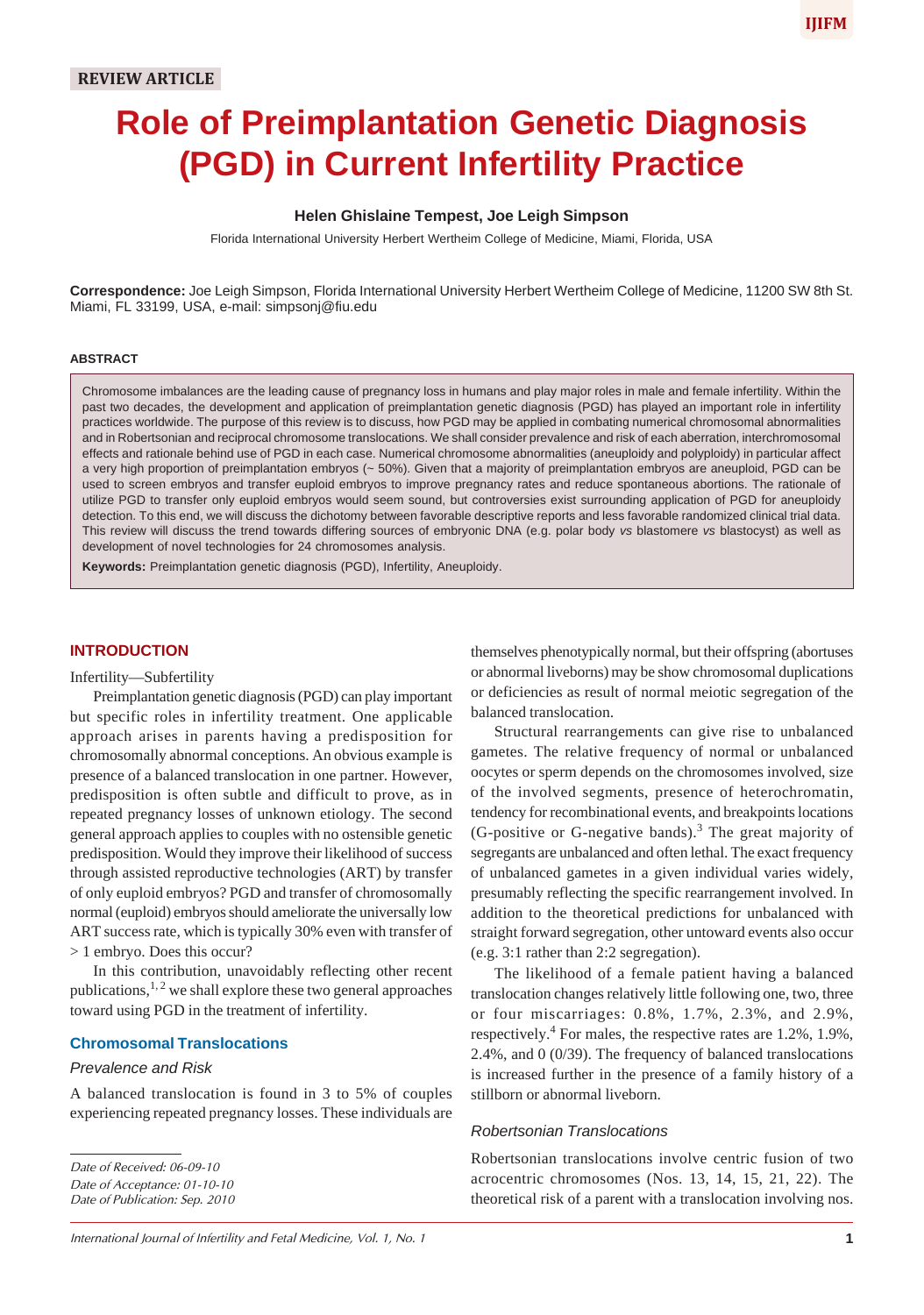14 and 21 [t(14q;21q)] having a liveborn child with Down syndrome is  $33\%$ .<sup>5</sup> Empirical risks are much less, only 2% if the father carries such a translocation and 10% if the mother does. The explanation for the very much lower empiric than theoretical risks lies in part, the lethality of most segregant products, and perhaps also due to some form of meiotic drive, toward preferential fertilization involving a normal gamete. Robertsonian (centric fusion) translocations involving chromosomes other than chromosome 21 show even lower empirical risk. In t(13q:14q), the risk for liveborn trisomy 13 is 1% or less.<sup>6</sup> The above figures reflect liveborns. In theory one could predict these risk rates by studying gametes.

To date, the sperm of over 20 cases of balanced Robertsonian translocations has been analyzed to determine the frequency of unbalanced sperm in male Robertsonian translocation carriers. These studies report between 3 to 30% unbalanced sperm.<sup>7</sup> The extent to which empiric counseling should be altered based on proportion of unbalanced sperm is still arguable.

#### *Reciprocal Translocations*

In reciprocal translocations, interchanges occur between two or more chromosomes, but do not involve two acrocentric chromosomes. Empirical data for specific translocations are usually not available, primarily due to reciprocal translocations being unique to individual families. Unlike Robertsonian translocations, the same reciprocal translocation is rarely observed among different families. Each is seemingly unique with the exception of  $t(11;22)$  (q23.3;q11.2) and  $t(4;8)$ (p16;p23) and several translocations associated with various cancers. Generalizations in counseling must then be made on the basis of data pooled from many different translocations. Theoretical risks for abnormal offspring (unbalanced reciprocal translocations) are much greater than empirical risks, but differences between sexes are less apparent. Empiric risks are 12% for abnormal livebirths in offspring of either female heterozygotes or male heterozygotes.<sup>6</sup> Among 30 reciprocal translocations in which individual sperm have been studied the percentage of unbalanced spermatozoa is much higher than that in Robertsonian translocations, the reported range of 29 to  $81\%$ .<sup>7</sup> The wide variation of unbalanced sperm among reports, presumably reflects the specific chromosomes, size of segments involved and predisposition for recombination within the given translocated region(s).

#### *Interchromosomal Effect (ICE)*

An increase in frequency of chromosomal abnormalities exists unrelated to the chromosome translocation being investigated. This is termed an "interchromosomal effect" (ICE). That is, abnormal behavior occurs among chromosomes not involved in the structural rearrangement. Thus, individuals with a balanced translocation may be at increased risk for chromosome

nondisjunction involving chromosomes not involved in the structural rearrangement.<sup>7</sup> It appears that an ICE exists in 58% of Robertsonian translocations and 64% of reciprocal translocations.<sup>8</sup> PGD studies have confirmed that embryos of chromosomal translocation carriers have a high frequency of genetic abnormalities.<sup>8</sup> Studies have also suggested an ICE for Robertsonian translocation carriers, because there appears to be a higher frequency of aneuploidy,  $9-11$  however, others have not found a significant increase.<sup>12,13</sup> Given the association between structural chromosome aberrations and involvement of other chromosomes, it does not seem unreasonable that PGD fluorescent *in situ* hybridization (FISH) for translocations should not only include translocation chromosomes but also chromosomes X, Y, 13, 18, 21 and 16 to exclude additional chromosome errors.

#### *Clinical Rationale for PGD in Infertility Management*

The likelihood of a normal/balanced carrier livebirth in a couple one of whom has a balanced translocation is 65 to 70%, not different from couples with recurrent pregnancy loss but without a translocation (Table 1). However, there is one important caveat: increased time to achieve pregnancy compared to those couples not having a translocation partner. With a balanced translocation the mean time to achieve pregnancy without PGD is 4 to 6 years. $14-16$  Although this time interval may not be intolerable for younger women, a balanced translocation is alone considered an indication for preimplantation genetic diagnosis (PGD) especially in older women.17 In one study of translocation couples the lifetime cumulative pregnancy rate with PGD was 57.6%, with an average of only 1.24 cycles.<sup>18</sup> This short-time frame for translocation couples undergoing PGD to achieve pregnancy clearly contrasts with the afore mentioned 4 to 6 years in couples, who do not use PGD. For that reason, the society for assisted reproductive technology (SART) guidelines support this indication for PGD.<sup>17</sup> This advice holds irrespective of whether PGD improves livebirth rate.

PGD for infertile couples having a balanced translocation should preclude not only loss but also an abnormal liveborn.<sup>18-20</sup> Otani et al<sup>18</sup> observed only 5.3% spontaneous abortions after PGD for translocations, far fewer than expected. A caveat is that because relatively few embryos are normal or even balanced, many embryos (e.g. 10-12) are

**Table 1:** Approximate recurrence risk figures useful for counseling women with repeated spontaneous abortions

|                                | <b>Prior abortions</b> | Risk(%)   |
|--------------------------------|------------------------|-----------|
| Women with liveborn infants    | $\mathbf{0}$           | $5 - 10$  |
|                                |                        | $20 - 25$ |
|                                | $\mathcal{P}$          | 25        |
|                                | 3                      | 30        |
|                                | $\overline{4}$         | 30        |
| Women without liveborn infants | 3                      | $30 - 40$ |

Prepared by Simpson and Jauniaux<sup>96</sup> from multiple sources.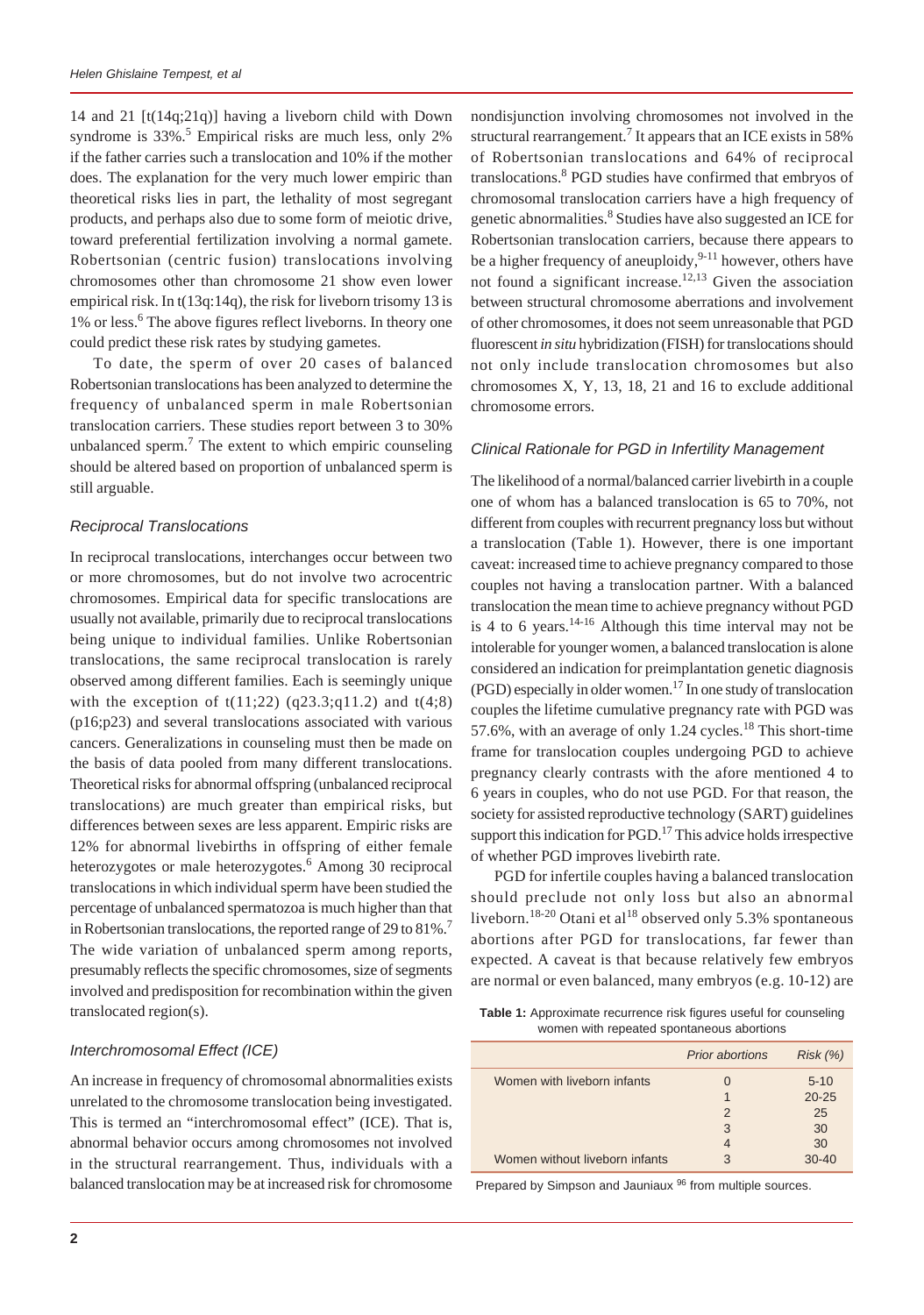needed to assure transfer of 1 to 2 genetically normal or balanced embryos. Randomized clinical trials (RCTs) demonstrating efficacy with respect to increased livebirths have not been conducted, but descriptive data are nonetheless compelling.

# *Distinguishing Genetically Normal from Balanced Chromosome Translocations*

A diagnostic caveat is that PGD using FISH is applicable only in interphase analysis. Traditionally, the probes used are commercially available and chromosome specific, but not breakpoint specific. This approach thus cannot distinguish an embryo with a balanced translocation from a genetically normal embryo. Breakpoint specific probes could accomplish this, but would need to be customized due to unique chromosome translocation breakpoints.<sup>21</sup> This requires lengthy test development time due to unique chromosome translocations, and prohibitive expense.

Several approaches have recently been developed to distinguish genetically normal from balanced gametes. This is predominantly made possible through "conversion" from interphase nuclei to metaphase, thus enabling visualization of chromosomes from single blastomeres. Originally, this was accomplished by fusing human blastomeres with enucleated, intact mouse zygotes or oocytes, $2^{2.24}$  followed by fixation of the resultant heterokaryons at the metaphase stage of the first cleavage division.<sup>25</sup> Although, this method was relatively successful in yielding results, it raised ethical concerns related to the formation of interspecies heterokaryons. Perhaps more importantly, this technique was extraordinarily labor intensive and technically demanding, few laboratories worldwide being able to implement this technology. More recently, a chemical conversion method has been developed for blastomeres, utilizing caffeine and low dose colcemid or electrical stimulation.22-26 Although these approaches were originally not always consistently successful, recent experience has been more promising. Kuliev et al.<sup>25</sup> report that 75.7% of 1451 blastomeres analyzed by conversion methods yielded diagnostic results, albeit with the addition of FISH methods in 12.7% of the 1451. In the 24.3% of cases in which metaphase conversion failed, standard interphase FISH was still possible in 18.8%. Overall, a diagnostic result was possible in 95% of cases (1371 of 1451). These data support the conversion method as a relatively robust and suitable approach for translocations providing rapid results and allowing distinction between normal, balanced and unbalanced embryos in 75.7% of cases. Another approach for distinguishing genetically normal from balanced gametes involves haplotyping utilizing multiplex fluorescent PCR for highly polymorphic markers.<sup>27</sup> Microarray technology offers yet another potential approach. However, at present PCR and microarray approaches do not allow for fresh cycle transfers, requiring cryopreservation of embryos and transfer at a subsequent cycle.

#### **Pregnancy Loss Due to Recurrent Aneuploidy**

#### *Frequency of Losses and Spectrum of Chromosomal Abnormalities*

Frequency of pregnancy losses in humans is very high and at no stage is it higher than in preimplantation embryos. In morphologically normal embryos, 25 to 50% show numerical chromosomal abnormalities (aneuploidy or polyploidy),  $28$ increasing with maternal age. The frequency of chromosomal abnormalities in morphologically normal embryos is at least 75%, again principally aneuploidy. These data are based on studies using fluorescence *in situ* hybridization (FISH) with chromosome specific probes for only seven to nine chromosomes, rates should be higher if either 24 chromosomes FISH or array comparative genome hybridization (CGH) were utilized (these methods are discussed below). The 25 to 50% aneuploidy rate in morphologically normal embryos is, in turn, consistent with 5 to 10% aneuploidy in sperm of ostensibly normal males and in 20% aneuploidy of oocytes of women undergoing ART.<sup>29,30</sup> Aneuploidy rates in oocytes and embryos predictably increase as maternal age increases.

Trisomy for every chromosome has been observed in preimplantation embryos. The most common trisomies in clinical abortuses are 22, 21, 16, 15, 14 and 13 (in descending order). In preimplantation embryos, these are also the most common trisomies, accounting in aggregate account for 60 to 70% of trisomies. The frequency of a given trisomy is an important consideration in selecting chromosome specific probes in preimplantation genetic diagnosis (PGD) aneuploidy testing. Testing only the five chromosomes capable of reaching term  $(X, Y, 13, 18, and 21)$  only detects 28 to 31% of aneuploidies, screening additional chromosomes 15, 16, 17 and 22 (nine chromosomes) increases detection to 57 to 72%, adding chromosomes 8, 14 and 20 (12 chromosomes) allows detection of 80 to 91% of abnormal embryos.<sup>31,32</sup> (See below concerning double trisomies).

Most trisomies show a maternal age effect, but the effect varies among chromosomes. Increasing maternal age also correlates positively with errors at meiosis I, the most common cytological explanation (95%) for trisomies. Most of these are meiosis I but the proportion of trisomies arising at meiosis I versus meiosis II varies per chromosome. Virtually all trisomy 16 cases are maternal in origin. Initially, it was thought these arise exclusively at meiosis I, but Kuliev et  $al^{25}$  recently showed meiosis II errors are responsible as well. Moreover, the error in oogenesis often involves a single chromatid rather than the entire chromosome. Errors in paternal meiosis account for 10% of acrocentric trisomies. In (rare) nonacrocentric trisomies, paternal meiotic errors are equally likely to arise at meiosis I or II.

Double trisomy occurs, most often involving the X chromosome and an autosome. Maternal age is higher than found in single trisomy. This observation is clinically relevant because rarer trisomies frequently coexist with a more common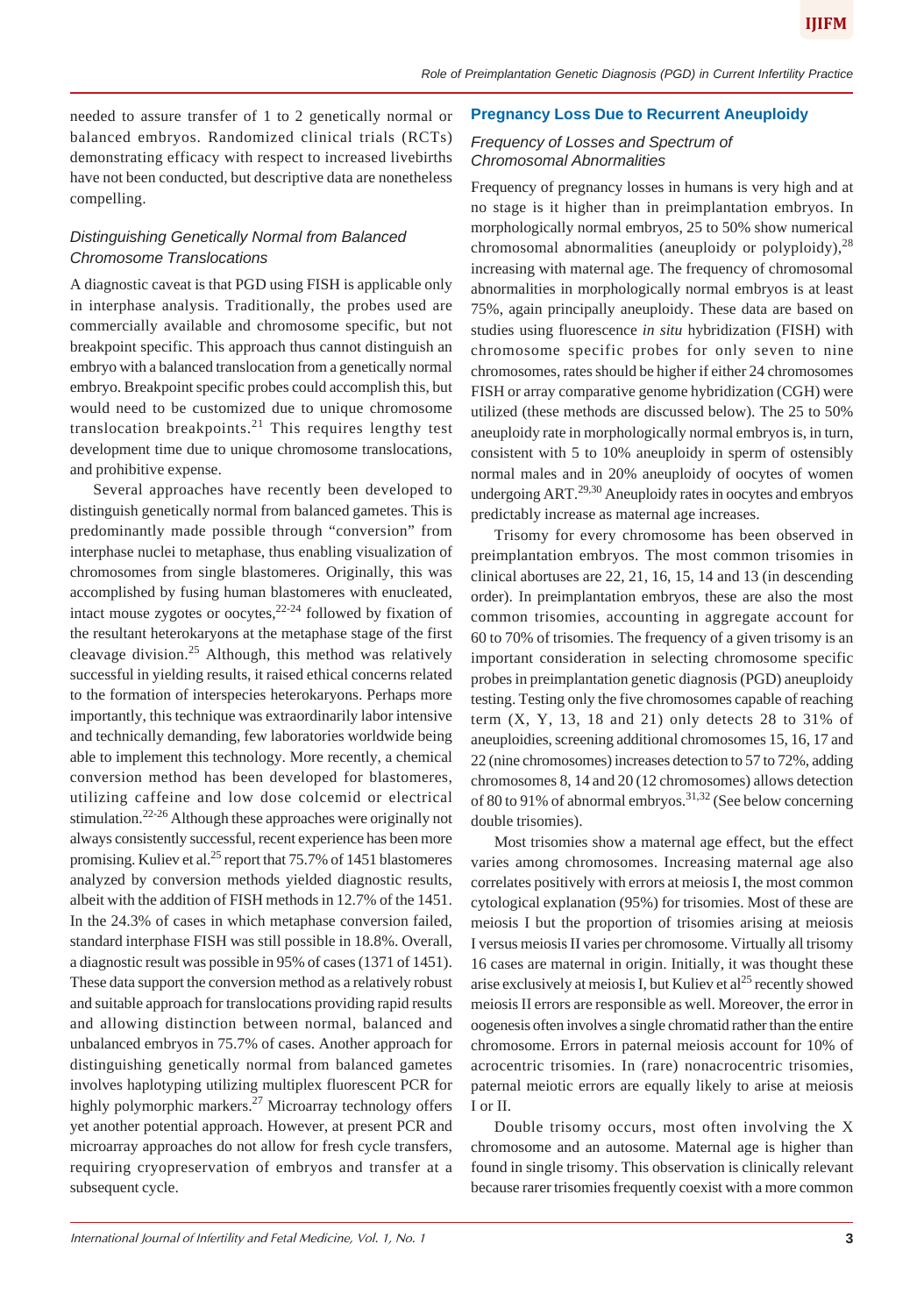trisomy. Distinguishing normal embryos from abnormal embryos may thus not necessarily require analysis of all 24 chromosomes. Given double trisomies, in fact, testing only 10 to 12 chromosomes identifies ~90% of all numerically abnormal embryos. $31$  That is, it is not necessarily obligatory to detect all specific aneuploidies, if one can distinguish embryos that have and do not have chromosomal abnormalities.

Triploidy accounts for 25% of chromosomally abnormal abortuses and is typically 69, XXY or 69, XXX. The origin is usually dispermy (90%). Triploidy may follow either fertilization by two haploid sperm  $($   $\sim$  66%) or fertilization by a single diploid sperm  $(-24%)$ . Tetraploidy  $(4n = 92)$  is uncommon, with embryos rarely surviving beyond 2 to 3 weeks of embryonic life.

Monosomy X accounts for 15 to 20% of chromosomally abnormal abortuses and is lethal in 95 to 98% of conceptions. Monosomy X abortuses usually consist of only an umbilical cord stump. If survival persists until later in gestation, anomalies characteristic of Turner syndrome may be seen like cystic hygroma, generalized edema, cardiac defects. Although wellrecognized clinically, 45, X liveborns are rare.

Autosomal monosomy is lethal prior to or just beyond implantation. No nonmosaic cases have survived to clinical recognition.

## *Relationship between Recurrent Losses and Numerical Chromosomal Abnormalities*

In both preimplantation and first-trimester abortions, recurrent aneuploidy occurs more often than expected by chance.<sup>33</sup> Recurrent aneuploidy is a frequent explanation for recurrent pregnancy losses, at least until the number of losses reaches or exceeds four. In a given family successive abortuses are thus likely to be either recurrently normal or recurrently abnormal (Table 2). That is, if the complement of the first abortus is abnormal, the likelihood is increased that the complement of the second abortus will also be abnormal.<sup>34</sup> Recurrence usually involves trisomy, although not necessarily for the same chromosome.35 Observed the same phenomenon in couples undergoing repeated PGD, who were studied for monogenic indications, not an age-related phenomenon.

## *PGD for Recurrent Pregnancy Losses*

Given the above, the rationale for performing PGD aneuploidy testing to transfer only euploid embryos would seem unassailable. Because the rationale is applicable only for couples experiencing recurrent aneuploidy, however at least one loss should ideally have been documented as aneuploid. If no information is available, one can perform FISH or array CGH on archived specimens embedded in paraffin. If this is not possible, one should acknowledge that half of recurrent pregnancy losses will not have been due to recurrent aneuploidy.

Randomized clinical trials (RCTs) have not been performed for this indication alone, but PGD seems beneficial in reducing further abortions and cumulatively resulting in livebirths.<sup>13, 37-39</sup> An excellent surrogate involves comparison to objective criteria, using the Brigham formula, $40$  which takes into account maternal age and the number of prior abortions to derive the likelihood of a pregnancy loss. Munné et al.<sup>13</sup> observed losses in only 13% of couples, who underwent PGD, compared to an expected rate (Brigham) of 33%. Benefit was predictably greatest for women older than 35 (39% expected *vs* 13% observed;  $P < 0.001$ ).

PGD is best for aneuploidy testing undertaken in infertile couples having 6 to 8 morphologically "high grade" day 3 embryos. This offers reasonable likelihood of finding 1 to 2 euploid embryos to transfer. $<sup>1</sup>$ </sup>

# **Improving ART Pregnancy Rates (Absent Other Indications)**

PGD aneuploidy testing has been applied solely to improve pregnancy rates in infertile women, who require ART for infertility but are not at increased risk for genetic abnormalities in their offspring. Again the rationale is presumed benefit of transferring euploid embryos only. Indeed, the well-known decline in ART pregnancy rates beginning late in the fourth decade results from high embryonic loss due to aneuploidy. This is evident from undiminished ART pregnancy rates when transfer of donor embryos or donor oocytes are used in women in their fifth decade. In the United States, the overall 'take-

**Table 2:** Recurrent aneuploidy: relationship between karyotypes of successive abortuses

| Complement<br>of first abortus |               | Complement of second abortuses <sup>33</sup> |          |                  |             |                          |  |  |
|--------------------------------|---------------|----------------------------------------------|----------|------------------|-------------|--------------------------|--|--|
|                                | <b>Normal</b> | <b>Trisomy</b>                               | Monosomy | <b>Triploidy</b> | Tetraploidy | De novo<br>rearrangement |  |  |
| Normal                         | 142           | 18                                           |          |                  |             |                          |  |  |
| Trisomy                        | 31            | 30                                           |          |                  |             |                          |  |  |
| Monosomy X                     |               | 5                                            |          |                  |             |                          |  |  |
| <b>Triploidy</b>               |               |                                              |          |                  |             |                          |  |  |
| Tetraploidy                    |               |                                              |          |                  |             |                          |  |  |
| De novo                        |               |                                              |          |                  |             |                          |  |  |
| rearrangement                  |               |                                              |          |                  |             |                          |  |  |

Data from Warburton<sup>33</sup>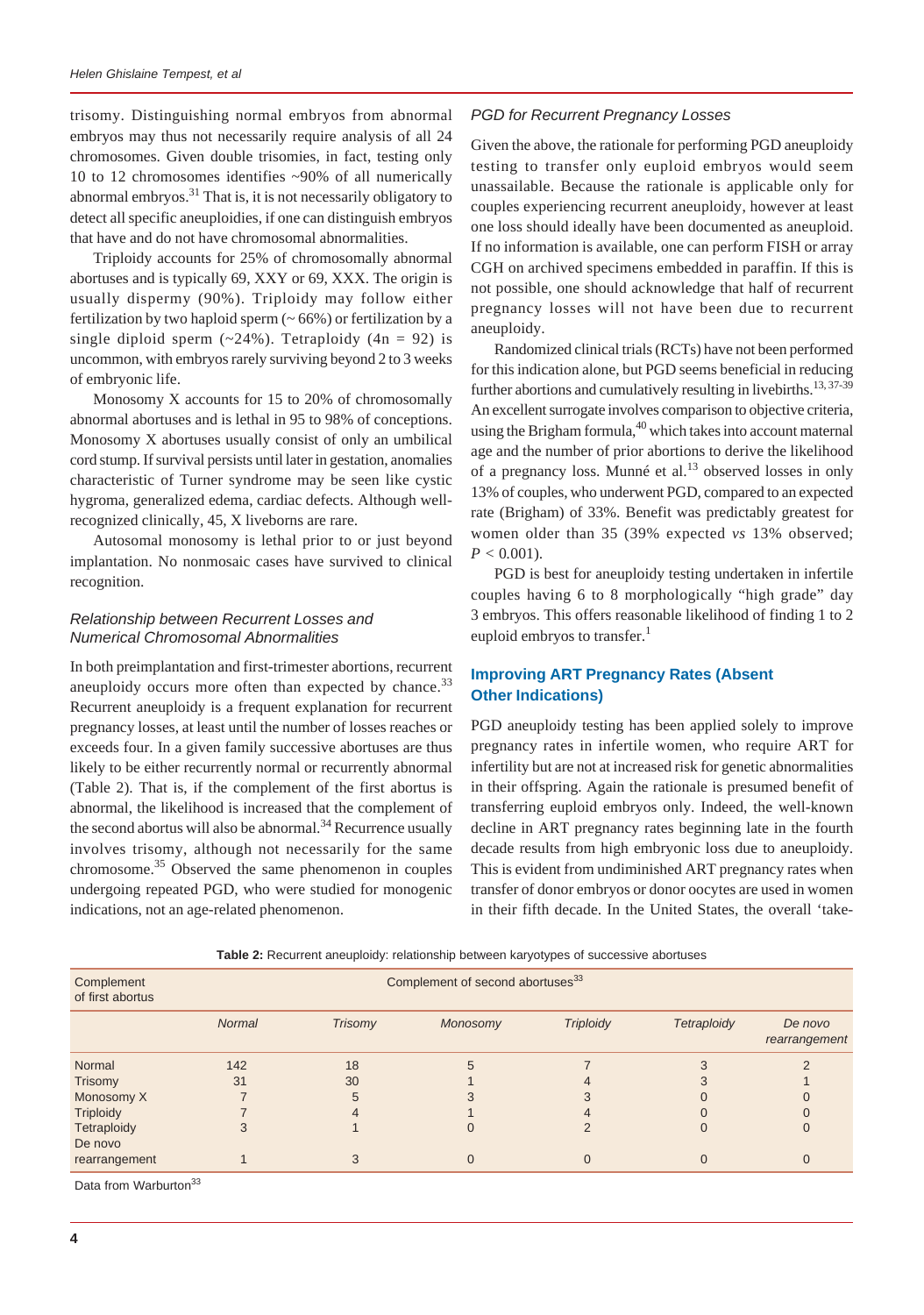home baby rate' for non-donor ART (deliveries per retrieval) was 31% in cycles begun in 2001. However, rates were 38.9% for women *<* 35 years old, 32.9% for age 35 to 37, 24.3% for age 38 to 40 and 11.1% for age  $> 40$  years.<sup>41</sup> Paralleling the increasing aneuploidy rates with increasing maternal age is an increasing miscarriage rate. Thus, the strategy of transferring euploid embryos is obvious.

#### *Favorable Descriptive Reports*

Favorable results were reported from experienced centers worldwide beginning in the late  $1990s$ .<sup>36-39, 42-44</sup> Salutary results were also evident, when comparisons were made to age-matched women not undergoing PGD. Two smaller RCTs conducted in the United States $45,46$  showed improved pregnancy rates, although neither was sufficiently powered. Many centers in the United States and Europe thus offered PGD to improve pregnancy rates in older women, although none of the largest centers have been able to complete an RCT.

#### *Randomized Clinical Trials and Their Arguable Results*

Given inability to conduct RCTs in more experienced centers, less experienced or perhaps even still evolving centers conducted RCTs. In some centers this was apparently done prior to clinically offering PGD aneuploidy testing. Thus, embryological biopsy skills were still being gained. None of these studies showed significant improvement in pregnancy rates.<sup>46-52</sup> At least one<sup>49</sup> showed harmful effect, whereas results in others were inconclusive or showed no benefits at least of significance. Conclusions have been widely criticized by ourselves and others $53-56$  on grounds of questionable technical process, diagnostic uncertainty and arguable indications.

Given the yet unresolved controversy, it is worth considering in details, the two most widely cited studies. The first was an RCT conducted in a premier Belgian ART center.<sup>47</sup> Women aged 36 to 39 years, who were randomized to PGD had a clinical pregnancy rate (*>* 12 weeks) of 16.5% per embryo *vs* 10.4% in controls ( $P = 0.06$ ). However, the take-home baby rate was not significantly different. The major pitfall in this RCT was removal of two blastomeres. Loss of even a single blastomere diminishes embryo viability by approximately 10%. Loss of two cells diminishes viability by 40%.<sup>53</sup> Indeed, this Belgian center reported in a later study the deleterious effects of removing two rather than one cell.<sup>57</sup> Reported live birth rates were 37.4 and 22.4% after removal of one versus two cells, respectively. The authors acknowledged that the criticism of Cohen et  $al<sup>53</sup>$  and others concerning removal of two cells 'seems justified<sup>57</sup>.

In a second well publicized  $RCT<sub>1</sub><sup>49</sup>$  there were several problems. Foremost was that in 20% of blastomeres, there were no diagnostic results. This percentage is much higher than expected.<sup>58,60</sup> The high "no result" rate could have reflected embryo damage or, less likely, diagnostic inexperience. Irrespective, this problem was confounded by the low mean

total number of embryos (4.8/cycle). A minimum of 6 morphologically normal embryos is recommended for proceeding with PGD.<sup>56, 58</sup> A third problem was the method of statistical analysis. When PGD was successful (defined as seven chromosomes tested and at least one euploid embryo transferred), the pregnancy rate was 16.8% per embryo. When no biopsy was performed (true control), the pregnancy rate was 14.7% per embryo, or 13% lower than with PGD. However, there was a (unintended) third group, given the many cases in which biopsy was performed but no diagnostic result achieved. The pregnancy rate was 6% in this group. The authors then applied intent-to-treat statistical analysis, a method dictating that all cases must remain assigned to their original group even if they do not complete their assigned technical protocol (i.e. PGD). Although there is theoretical validity in adhering to this design in straightforward pharmaceutical trials, the logic of doing so, when the randomization involves a (failed) surgical procedure (i.e. biopsy and diagnosis) seems highly arguable. Nonetheless rigidly applying this statistical method, the true PGD group (16.8% pregnancy per embryo) was pooled with the *de facto* sham group (6%) to yield a blended 'PGD' live birth rate of 24% per cycle, which compared unfavorably to the statistically higher 35% non-biopsied, non-PGD group.

In conclusion, no robust RCT has in our opinion been conducted in an experienced center adhering to appropriate indications, having biopsy expertise, studying only woman with the requisite number of embryos and having diagnostic experience. Such a study is planned by the ESHRE PGD consortium, using polar bodies and array CGH, and will be discussed below.<sup>59</sup>

## *Changing Attitudes toward Source of Embryonic DNA*

There are three potential sources of embryonic DNA:

- 1. Polar body from the unfertilized (meiosis I) or just fertilized (meiosis II) oocytes.
- 2. Blastomere, from the 3rd day six to eight-cell cleavage stage embryos.
- 3. Trophectoderm from the 5th to 6th day blastocyst. See Verlinsky and Kuliev $^{61}$  for details on these biopsy techniques.

Blastomere biopsy has traditionally been the most widely used source for preimplantation embryonic DNA. Zona pellucida surrounding the embryo can be traversed by mechanical, laser or chemical means in order to extract a cell(s) and, hence a nucleus. The first two methods are used most commonly. Most centers remove one cell because, as noted above, removing only one cell is believed to minimize decrease in embryo survival (i.e. only 10% reduction).<sup>53</sup> This 10% figure was deduced on the basis of numbers of blastomeres surviving following thawing cryopreserved embryos. Extrapolating loss of viability (pregnancy rates) to biopsied embryos not subjected to cryopreservation may or may not be totally applicable. However, directly comparing PGD results after the removal of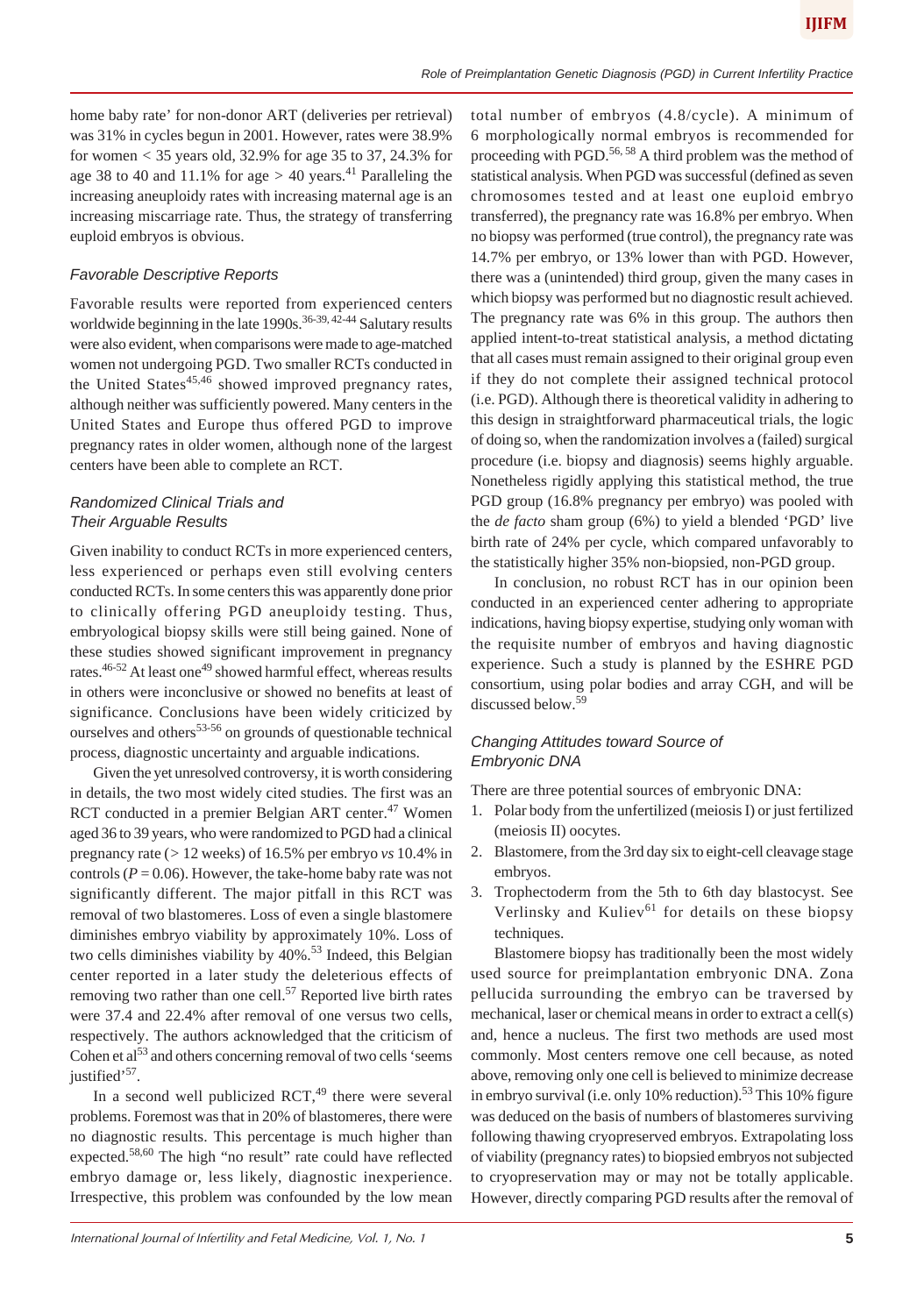one *vs* two blastomeres shows lower rates in the latter. Thus, any argument revolves not around the principle that removing two cells are more deleterious than one, but rather the magnitude of the deleterious effect.<sup>57</sup> A 40% reduction in pregnancy rate associated with loss of two blastomeres naturally casts aspersions on protocols that routinely remove two blastomeres. A further pitfall of blastomere biopsy is that the cell may be unrepresentative. The single blastomere subjected to PGD could be the unlikely product of a single, unique mitotic nondisjunctional event and, hence unrepresentative of the other 7 blastomere (embryo). All other cells could be normal. That the number of monosomic blastomeres exceeds the number of trisomic blastomeres suggests anaphase lag. Irrespective, in either case an opportunity for transfer of a normal embryo may be lost.

Trophectoderm—biopsy of the trophectoderm of the 5th to 6th day, 120-cell blastocyst is a second approach. More cells can be removed at this stage, potentially facilitating diagnosis. Trophectoderm forms the placenta. Thus, embryonic cells *per se* are not removed. Trophectoderm biopsy is generating increased attention given the recently recognized value of permitting 5 days *in vitro* culture prior to transfer. The additional 2 to 3 days in culture allows self-selection against non-thriving embryos. One-third of embryos with chromosomal abnormalities being are selected against between days 3 and 5. However, PGD is still necessary to exclude the remaining aneuploidies. Investigators have demonstrated feasibility of blastocyst biopsy for PGD FISH.<sup>51,62,63</sup>

Polar body—this method is technically more difficult, but belatedly has been recognized as the most reliable source of preimplantation embryo DNA for cytogenetic analysis. Haploid chromosomal status of the oocyte can be deduced following analysis of the first and/or second polar biopsy.42 The underlying principle is that the chromosomal complement of the first polar body is complementary to that of the primary oocyte. Oocytes having a euploid polar body are deduced by complementation to be genetically normal and allowed to be fertilized *in vitro*, the resulting embryo transferred for potential implantation. Conversely, a monosomic polar body indicates a trisomic oocyte. Thus, fertilization would not be allowed to proceed. That is, if the first polar body failed to show the expected single chromosome 21, the oocyte would be presumed to have 21 chromosomes and, hence generate a trisomic zygote once fertilized by a (normal) haploid sperm.

Biopsy of the first polar body can uniquely provide preconceptional information. This becomes the only alternative, if one legally must limit the number of oocytes that can be fertilized or embryos transferred. Biopsy of the first polar body even allows, in the absence of recombination, euploid oocytes to be identified prior to conception. If restrictive legislation exists, only euploid oocytes can be chosen to be fertilized, <sup>64</sup> if the second polar body is not biopsied.

Polar body biopsy may need to be followed by sequential testing of blastomere or blastocyst, either to exclude rarer paternally derived abnormalities or to clarify certain cases in which diagnostic results are incomplete.<sup>65,66</sup> Blastomeres or trophectoderm biopsy is then required, and desirable routinely to exclude sex chromosome aneuploidy. However, biopsy of polar bodies followed later by biopsy of the embryo does not seem to decrease pregnancy rates compared to either alone.<sup>67</sup>

Centers technically experienced in polar body biopsy appear to have 25 to 30% pregnancy rates, comparable to those achieved using blastomere biopsy. No attempts have been made to determine relative safety of blastomere *vs* polar body biopsy, reflecting until recently the reality that few centers performed polar body biopsy.

### *Increasing Accuracy in Predicting Euploid Embryos (24 Chromosomes Analysis)*

Preimplantation cytogenetic analysis (numerical or structural) has historically depended on FISH using chromosome specific probes.<sup>68-71</sup> Obtaining accurate results requires an intact nucleus, which in turn requires facile biopsy technique. The most informative results are achieved, when removal of a blastomere or polar body can be accomplished in 3 minutes or less. If the embryo or gametes requires longer to biopsy the cell (and embryo) may be damaged as result of desiccation, temperature changes or alterations in osmolarity. The high error rates and high numbers of noninformative "no results" embryos in certain RCTs probably reflect embryo damage.<sup>56,72,73</sup>

As discussed previously, approximately 50 to 72% of aneuploidy can be detected using 9 chromosomes with an increase in detection of 80 to 91%, if 12 chromosomes are interrogated (e.g. X, Y, 8, 13, 14, 15, 16, 17, 18, 20, 21, 22).31,74-80 Interrogation of these chromosomes can be accomplished over 2 to 3 hybridization cycles, with a good quality embryonic cell. When a given probe fails to yield results for a given chromosome, retesting with a "rescue probe" for a different loci on the same chromosome can successfully lower the 'no result' rate.<sup>81</sup>

Two approaches are being pursued to obtain information on all 24 chromosomes. The first involves FISH hybridization covering all 24 chromosomes. Using single blood cells, Aurich-Costa et al $^{82}$  enumerated 24 chromosomes on a single slide, performing 6 successive oligo-FISH cycles each with 4 chromosomes. Griffin et  $al^{83}$  achieved similar results successfully on blastomeres utilizing a commercially available 24-color FISH assay, with four hybridization rounds being accomplished within 24 hours. As alluded to above in the context of addressing couples with pregnancy losses, Munné et al<sup>74</sup> selected only 10 to 12 chromosomes, but differentially choose on the basis of relative maternal age (e.g. chromosomes 2, 4, 7 in younger women, chromosome 11 in older women). Given that rarer trisomies are so often found concomitantly with another trisomy (double trisomy), screening for only the 10 allowed 89% (382/427) of embryos to be classified as either normal or abnormal testing 12 chromosomes classified 91%  $(389/427).^{74}$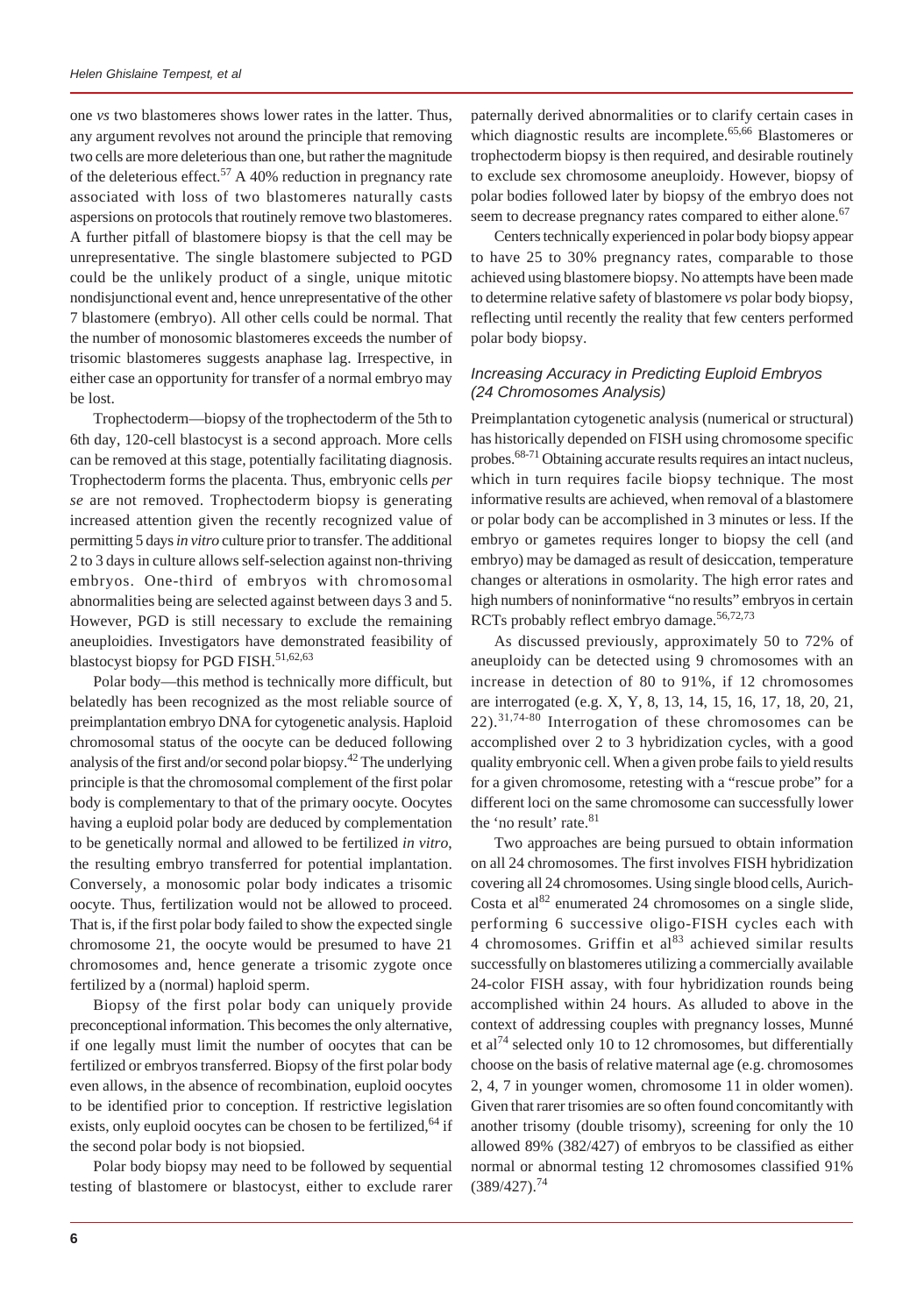The second general approach is a genome-wide molecular approach, using either CGH or SNPs. The approach could involve individually identified SNP analysis or a commercial available SNP platform (array). The latter is termed whole genome arrays. The array need not be the 600,000 SNPs array often used in genome works and postnatal testing. In fact, some information may wish to be "masked" in order to avoid unwanted adventitious information. Alternatively, lower resolution Bacterial Artificial Chromosome (BAC) arrays can provide a sufficient number of SNPs to exclude aneuploidy for each chromosome. Irrespective of approach, the number of chromosomes in a single cell (2 or 3) can be deduced on the basis of transmission of parental SNPs to the embryo. Altered allele number (2 *vs* 3) or altered allele ratio (2:1 *vs* 1:1) predicts presence or absence of trisomy respectively. Single cell testing for genome wide SNPs was accomplished reliably on a single blastomere by Handyside et al.<sup>84</sup> Vanneste et al.<sup>85</sup> and Johnson et al.86 Analysis can be rapid enough for normal embryos to be transferred in the same cycle. Using SNPs, Treff et al.<sup>87</sup> accomplished this in 4h.

Another approach is comparative genome hybridizations (CGH). The principle involves comparing the relative amount of genomic DNA is an unknown test case (e.g. embryo) with that of known normal genotype. Additional DNA from the test case would indicate trisomy. Metaphase CGH was first reported a decade ago.<sup>88-90</sup> Now, Wells et al<sup>91,92</sup> have used metaphase (CGH) to test all 24 chromosomes. In one small series, over 90% of blastocysts gave informative results, and 36 of 42 cycles (86%) resulted in clinical pregnancy, non-PGD blastocysts showed a lower 60% pregnancy rate.

Array CGH in PGD is being profitably applied in conjunction with vitrification, a newly developed method of cryopreservation. Vitrification allows less harried array CGH analysis by SNPs or CNV, followed by embryo transfer at a later date, if normal. Using array CGH (Illumina platform), Wells<sup>93</sup> reported that the probability of an individual embryo achieving a pregnancy was 66.7%, *vs* 27.9% without PGD. Sher et al. $94$  reported a remarkable increase in birth rates transferring blastocysts which as 3rd day embryos underwent biopsy, CGH, followed by vitrification and then transfer upon thawing at a later time: 48% birth rate (45/94) per transferred CGH-tested blastocyst *vs* only 15% (57/382) in non-CGHtested blastocysts.

Application of high-resolution molecular cytogenetics may soon shed further light on the parental contributions to aneuploidy. This was highlighted in the recent report of single cell PGD utilizing genome wide single nucleotide polymorphism  $(SNP)$  arrays.<sup>84</sup> The advantage of these techniques, sometimes called 'karyomapping', is that they allow concomitant Mendelian analysis of genotypes, through analysis of inheritance of the four parental haplotypes and the position of any recombination event. If such technologies were routinely adopted in IVF clinics, preimplantation would extend beyond merely aneuploidy to detailed information on specific genes or

parts of chromosomes. Information could be provided on certain monogenic traits and uniparental disomy (e.g. Beckwith-Wiedemann syndrome) of relevance to ART. The introduction of SNP array technology for PGD would also provide a wealth of data to further our understanding of recombination and its parental origin. This will in turn generate information on chromosomal and recombination errors that can be applied to infertile couples.

# **Current Status of PGD Aneuploidy Testing to Improve ART Pregnancy Rates**

The ESHRE PGD Consortium has generated a position statement recommending that PGD aneuploidy testing should interrogate embryonic cells other than blastomeres. Further, ESHRE has stated that PGD based on chromosomal status of the oocyte, deduced from its complementary first or second polar bodies, paradoxically appears to be a more reliable indication of embryo status itself. The problem of mitotic nondisjunction in cleavage stage embryo is obviated. ESHRE has also recommended that diagnostic methods other than FISH alone be used,<sup>95</sup> namely array CGH. Given these advances, an RCT is now planned to determine whether the use of these approaches improve liveborn ART pregnancy rates or not. A recent study is conducted to examine the robustness of polar body (PB) 1 and 2 in predicting oocyte and, hence embryo status has been conducted. Two centers experienced in PB biopsy were utilized. PB biopsy analysis performed at one center was compared to oocyte analysis at the other and vice versa. Concordance between PB 1 and 2 and oocyte was 89%.<sup>59</sup>

Pending results of the ESHRE PGD consortium trial, the following seem appropriate counsel for women seeking to improve their likelihood of ART success.

- 1. Apply PGD only for women of maternal age, perhaps *>* 37 years old.
- 2. Continue to pursue PGD in a given cycle only, if there are six to eight morphologically normal embryos, two to three genetically normal embryos can thus be reasonably expected. Given fewer embryos, PGD probably should not be pursued to help a couple reach resolution in the case of repeated ART failures.
- 3. Use only highly skilled embryologists.
- 4. Interrogate at least 8 and preferably 10 to 12 chromosomes by FISH, or preferably all 24 chromosomes by FISH or array/metaphase CGH.

## **REFERENCES**

- 1. Simpson JL. Preimplantation genetic diagnosis at 20 years. Prenat Diagn 2010;30:682-95.
- 2. Simpson JL. Early Pregnancy Loss. In: Kovacs G (Ed). The subfertility handbook: A Clinician's guide (2nd ed). London: Cambridge University Press, in press.
- 3. Egozcue J, Blanco J, Anton E, Egozcue S, Sarrate Z, Vidal F. Genetic analysis of sperm and implications of severe male infertility: A review. Placenta 2003;24:S62-S65.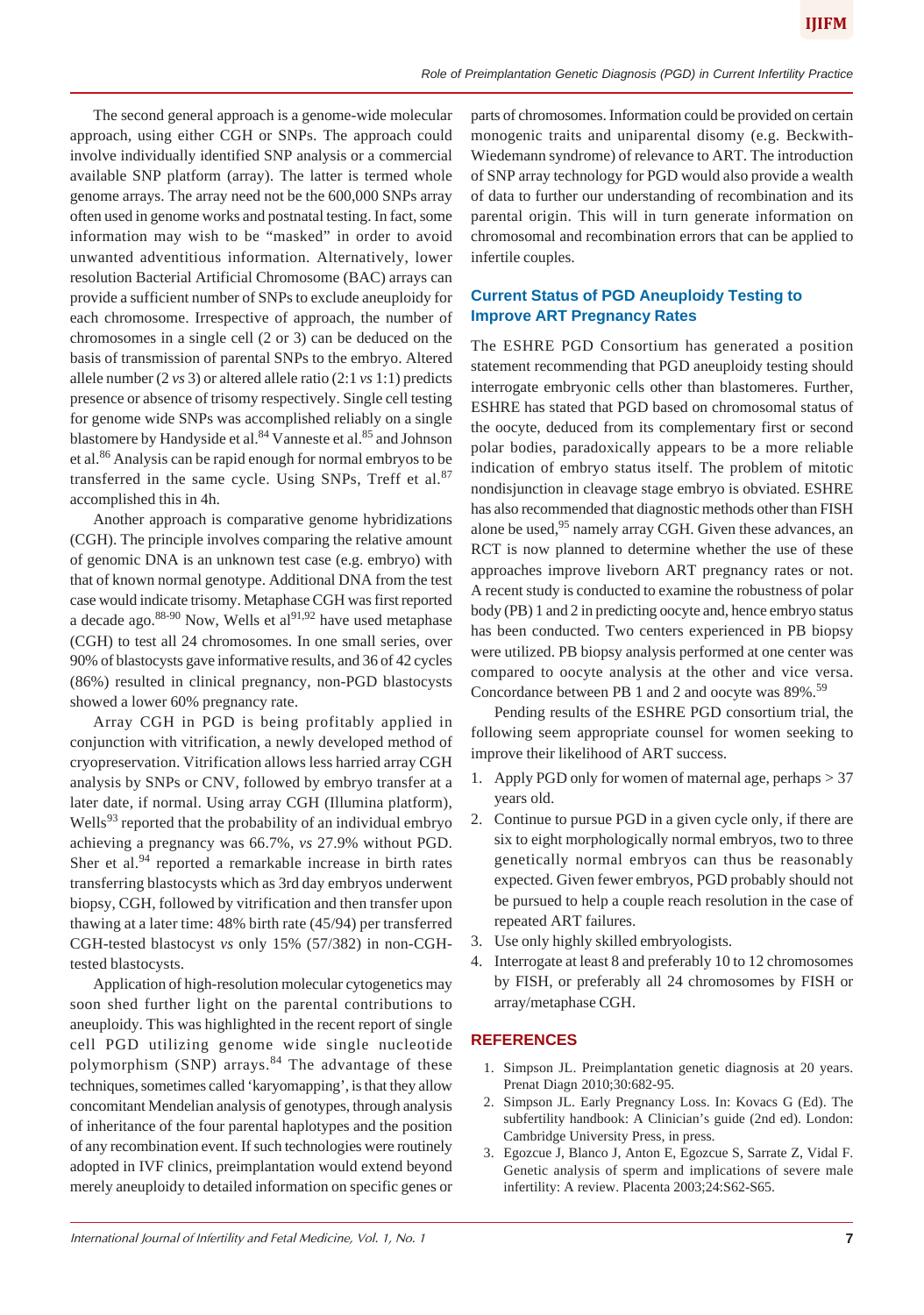- 4. Simpson JL, Meters CM, Martin AO, Elias S, Ober C. Translocations are infrequent among couples having repeated spontaneous abortions but no other abnormal pregnancies. Fertil Steril 1989;51:811-14.
- 5. Simpson JL, Otano L. Prenatal genetic diagnosis. in: Gabbe SA, Niebyl JF, Simpson JL (Eds). Obstetrics: Normal and problem pregnancies (5th ed). New York: Churchill-Livingstone  $2007:152-83$
- 6. Daniel A, Hook EB, Wulf G. Risks of unbalanced progeny at amniocentesis to carriers of chromosome rearrangements: Data from United States and Canadian laboratories. Am J Med Genet 1989;33:14-53.
- 7. Tempest HG. Meiotic recombination errors, the origin of sperm aneuploidy and clinical recommendations: A review. Syst Biol Reprod Med 2010;56:1-11.
- 8. Martin RH. Cytogenetic determinants of male fertility. Hum Reprod Update 2008;14:379-90.
- 9. Conn CM, Harper JC, Winston RM, Delhanty JD. Infertile couples with Robertsonian translocations: Preimplantation genetic analysis of embryos reveals chaotic cleavage divisions. Hum Genet 1998;102:117-23.
- 10. Conn CM, Cozzi J, Harper JC, Winston RM, Delhanty JD. Preimplantation genetic diagnosis for couples at high-risk of Down syndrome pregnancy owing to parental translocation or mosaicism. J Med Genet 1999;36:45-50.
- 11. Gianaroli L, Magli MC, Ferraretti AP, Munné S, Balicchia B, Escudero T, et al. Possible interchromosomal effect in embryos generated by gametes from translocation carriers. Hum Reprod 2002;17:3201-07.
- 12. Scriven PN, Flinter FA, Braude PR, Ogilvie CM. Robertsonian translocations:Reproductive risks and indications for preimplantation genetic diagnosis. Hum Reprod 2001;16:2267- 73.
- 13. Munné S, Escudero T, Fisher J, Chen S, Hill J, Stelling JR, et al. A negligible interchromosomal effect in embryos of Robertsonian translocation carriers. Reprod Biomed Online 2005;10:363-69.
- 14. Goddijn M, Joosten JHK, Knegt AC, Vander, et al. Clinical relevance of diagnosing structural chromosome abnormalities in couples with repeated miscarriage. Hum Reprod 2004;19:1013-17.
- 15. Sugiura-Ogasawara M, Ozaki Y, Sata T, Suzumori N, Suzumori K. Poor prognosis of recurrent aborters with either maternal or paternal reciprocal translocation. Fertil Steril 2004;81:367-73.
- 16. Stephenson MD, Sierra S. Reproductive outcomes in recurrent pregnancy loss associated with a parental carrier of a structural chromosome rearrangement. Hum Reprod 2006;21:1076-82.
- 17. Fritz MA, Schattman G. Reply of the Committee: Parental translocations and need for preimplantation genetic diagnosis? Distorting effects of ascertainment bias and information need for rich families. Fertil Steril 2008;90:892-93.
- 18. Otani T, Roche M, Mizuike M, Colls P, Escudero T, Munné S. Preimplantation genetic diagnosis significantly improves the pregnancy outcome of translocation carriers with a history of recurrent miscarriage and unsuccessful pregnancies. Reprod Biomed Online 2006;13:879-94.
- 19. Munné S, Morrison L, Fung J, Marquez C, Weier HUG, Bach M, et al. Spontaneous abortions are reduced after preconception diagnosis of translocations. J Assist Reprod Genet 1998;15:290- 96.
- 20. Munné S, Sandalinas M, Escudero T, Fung J, Gianaroli L, Cohen J. Outcome of preimplantation genetic diagnosis of translocation. Fertil Steril 2000;73:1209-18.
- 21. Munné S, Fung J, Cassel C, Marquez C, Weier HUG. Preimplantation genetic analysis of translocations case-specific probes for interphase cell analysis. Hum Genet 1998;102:663- 74.
- 22. Verlinsky Y, Evsikov S. A simplified and efficient method for obtaining metaphase chromosomes from individual human blastomeres. Fertil Steril 1999;72:1127-33.
- 23. Verlinsky Y, Cieslak J, Evsikov S, Galat V, Kuliev A. Nuclear transfer for full karyotyping and preimplantation diagnosis for translocations. Reprod BioMed Online 2002;5:300-05.
- 24. Willadsen S, Levron J, Munné S, Schimmel T, Marchez C, Scott R, et al. Rapid visualization of metaphase chromosomes in single human blastomeres after fusion with invitro matured bovine eggs. Hum. Reprod 1999;14:470-74.
- 25. Kuliev A, Janzen JC, Zlatopolsky Z, Kirillova I, Ilkevitch Y, Verlinsky Y. Conversion and nonconversion approach to preimplantation diagnosis for chromosomal rearrangements in 475 cycles. Reprod Biomed Online 2010;21:93-99.
- 26. Shkumatov A, Kuznyetsov V, Cieslak J, Ilkevitch Verlinsky Y. Obtaining metaphase spreads from single blastomeres for PGD of chromosomal rearrangements. Reprod Biomed Online 2007;14:498-503.
- 27. Traversa M, Leigh D. The application of a molecular strategy using STR for routine PGD in both reciprocal and Robertsonian translocation carriers. Ninth international conference on preimplantation genetics, Miami, Florida, April 23 to 25. Reprod Biomed Online 2009;18:S10.
- 28. Munné S, Alikani M. Tomkin G, Gripo J, Cohen J. Embryo morphology, development rates, and maternal are correlated with chromosome abnormalities. Fertil Steril 1995;64:382.
- 29. Pfeffer J, Pang MG, Hoegerman SF, Osgood CJ, Stacey MW, Mayer J, et al. Aneuploidy frequencies in semen fractions from ten oligoasthenoteratozoospermic patients donating sperm for intracytoplasmic sperm injection. Fertil Steril 1999;72(3):472- 78.
- 30. Rosebusch B. The incidence of aneuploidy in human oocytes assessed by conventional cytogenetic analysis. Hereditas 2004;141:97-105.
- 31. Colls P, Goodall N, Zheng X, Munné S. Increased efficiency of preimplantation genetic diagnosis for aneuploidy by testing 12 chromosomes. Reprod Biomed Online Oct 2009;19:532-38.
- 32. Munné S, Fragouli E, Colls P, Katz-Jaffe M, Schoolcraft W, Wells D. Improved detection of aneuploid blastocysts using a new 12 chromosomes FISH test. Reprod Biomed Online 2010;20:92-97.
- 33. Warburton D, Kliner JH, Stein Z, Hutzler M, Chin A, Hassold T. Does the karyotype of a spontaneous abortion predict the karyotype of a subsequent abortion? Evidence from 273 women with two karyotyped spontaneous abortions. Am J Hum Genet 1987;41:465-83.
- 34. Warburton D, Dallaire L, Thangavelu M, Ross L, Levin B, Kline J. Trisomy recurrence: A reconsideration based on North American data. Am J, Hum Genet 2004;75:376-85.
- 35. Rubio C, Simon C, Vidal F, Rodrigo L, Pehlivan T, Remohi J, Pellicer A. Chromosomal abnormalities and embryo development in recurrent miscarriage couples. Hum Reprod 2003;18:182-88.
- 36. Gianaroli L, Magli MC, Ferraretti AP, Munné S. Preimplantation diagnosis for aneuploidies in patients undergoing in vitro fertilization with poor prognosis: Identification of the categories to which it should be proposed. Fertil Steril 1999;72:837-44.
- 37. Munné S, Magli C, Cohen J, Morton P, Sadowy S, Gianaroli L, et al. Positive outcome after preimplantation diagnosis of aneuploidy in human embryos. Hum Reprod 1999*;*14:2191-99.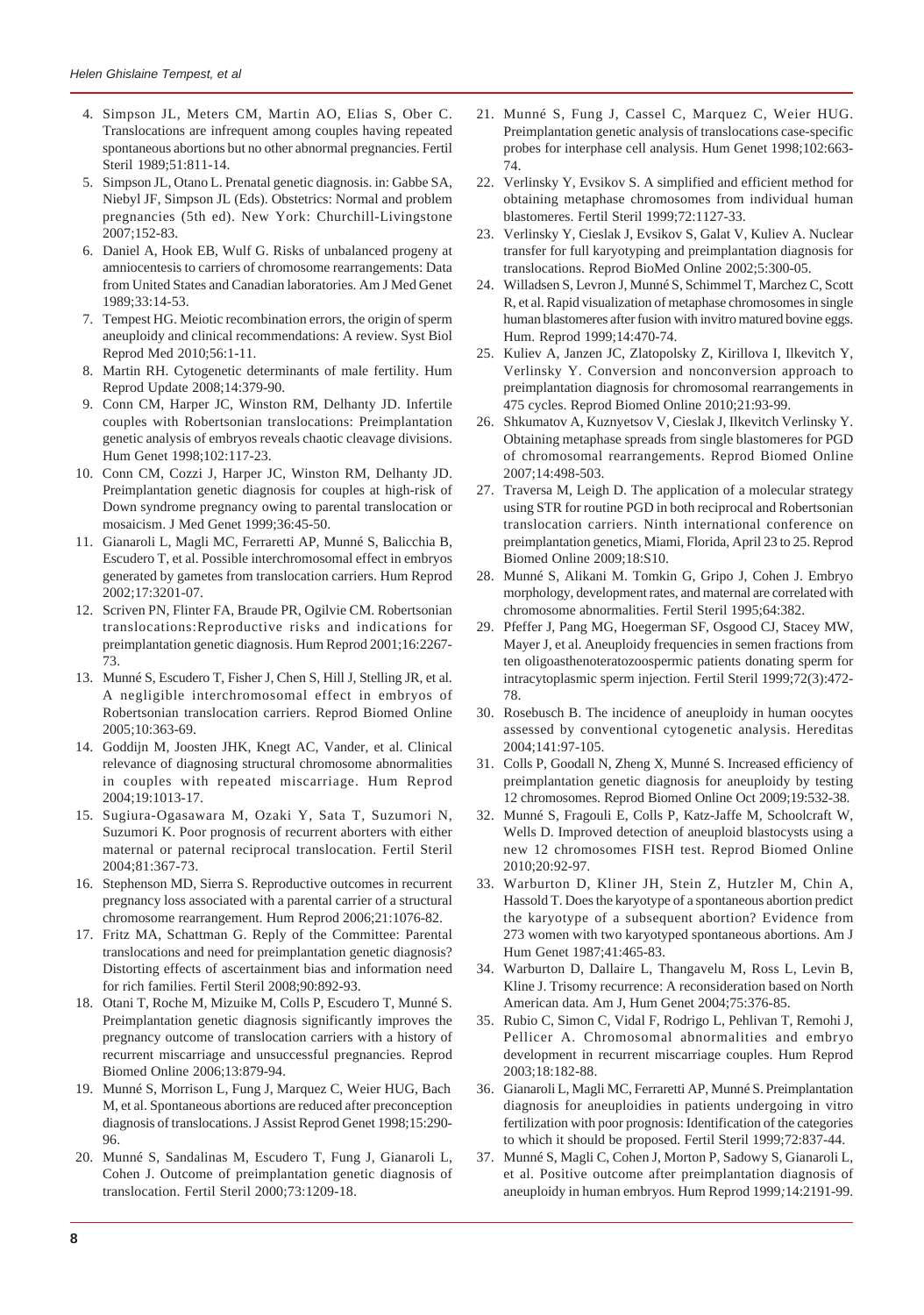- 38. Verlinsky Y, Tur-Kaspa I, Cieslak J, Bernal A, Morris R, Taranissi M, et al. Preimplantation testing for chromosomal disorders improves reproductive outcome of poor-prognosis patients. Reprod Biomed Online 2005;11:219-25.
- 39. Verlinsky Y, Kuliev A. PGD and its role in ART. In: Brinsden P (Ed). Textbook of IVF and assisted reproduction (3rd ed), London (UK): Parthenon publishing group 2005.
- 40. Brigham SA, Conlon C, Farquharson RG. A longitudinal study of pregnancy outcome following idiopathic recurrent miscarriage. Hum Reprod 1999;14:2868-71.
- 41. Society for assisted reproductive technology and the American society for reproductive medicine. Assisted reproductive technology in the United States: 2001 results generated from the American society for reproductive medicine/society for assisted reproductive technology registry. Fertil Steril 2007;87:1253-66.
- 42. Verlinsky Y, Kuliev A. Practical preimplantation genetic diagnosis, London (UK); Springer-Verlag 2005.
- 43. Gianaroli L, Magli MC, Ferraretti AP, Tabanelli C, Trengia V, et al. The beneficial effects of PGD for aneuploidy support extensive clinical application. Reprod BioMed Online 2005;10:633-40.
- 44. Munné S, Sandalinas M, Escudero T, Velilla E, Walmsley R, Sadowy S, et al. Improved implantation after preimplantation genetic diagnosis of aneuploidy. Reprod Biomed Online 2003;7:91-97.
- 45. Werlin L, Rodi I, DeCherney A, Marello E, Hill D, Munné S. Preimplantation genetic diagnosis as both a therapeutic and diagnostic tool in assisted reproductive technology. Fertil Steril 2003;80:467-68.
- 46. Mersereau J, Pergament E, Zhang X, Milad MP. Preimplantation genetic screening to improve in vitro fertilization pregnancy rates: A prospective randomized controlled trial. Fertil Steril 2008;90:1287-89.
- 47. Staessen C, Platteau P, Van Assche E, Michiels A, Tournaye H, Camus M, et al. Comparison of blastocyst transfer with or without preimplantation genetic diagnosis for aneuploidy screening in couples with advanced maternal age: A prospective randomized controlled trial. Hum Reprod 2004;19:2849-58.
- 48. Staessen C, Verpoest W, Donoso P, Haentjens P, Van der Elst J, Liebaers I, et al. Preimplantation genetic diagnosis does not improve delivery rate in women under the age of 36 following single-embryo transfer. Hum Reprod 2008;23:2818-25.
- 49. Mastenbroek S, Twisk M, van Echten-Arends J, Sikkena-Raddatz Bm Korevaar JC, Verhoeve HR, et al. In vitro fertilization with preimplantation genetic screening. N Engl J Med 2007;357:9-17.
- 50. Hardarson T, Hanson C, Lundin K, Hillensjo T, Nilsson L, Stevic J, et al. Preimplantation genetic screening in women of advanced maternal age caused a decrease in clinical pregnancy rate: A randomized controlled trial. Hum Reprod 2008;23:2617-21.
- 51. Schoolcraft WB, Fragouli E, Stevens J, Munne S, Katz-Jaffe MG, Wells D. Clinical application of comprehensive chromosomal screening at the blastocyst stage. Fertil Steril Nov. 23, 2009 (Epub ahead of print).
- 52. Debrock S, Melotte C, Spiessens C, Peeraer K, Vanneste E, Meeuwis L, et al. Preimplantation genetic screening for aneuploidy of embryos after in vitro fertilization in women aged at least 35 years: A prospective randomized trial. Fertil Steril 2010;93:364-73.
- 53. Cohen J, Grifo J. Multicenter trial of preimplantation genetic screening reported in the New England Journal of Medicine: An indepth look at the findings. Reprod Biomed Online 2007;15:305-66.
- 54. Munné S, Cohen J, Simpson JL. In vitro fertilization with preimplantation genetic screening. N Engl J Med 2007;25: 1769-70.
- 55. Munné S, Gianaroli L, Tur-Kaspa I, Magli C, Sandalinas M, et al. Substandard application of preimplantation genetic screening may interfere with its clinical success. Fertil Steril 2007;88:781-84.
- 56. Simpson JL. What next for preimplantation genetic screening? Randomized clinical trial in assessing PGS: Necessary but not sufficient. Hum Reprod 2008;23:2179-81.
- 57. DeVos A, Staessen C, De Rycke M, Verpoest W, Haentjens, et al. Impact of cleavage stage embryo biopsy in view of PGD on human blastocyst implantation: A prospective cohort of single embryo transfers. Hum Reprod 2009;24:2988-96.
- 58. Preimplantation genetic diagnosis international society (PGDIS). Guidelines for good practice in PGD: Program requirements and laboratory quality assurance. Reprod Biomed Online 2008;16:134-47.
- 59. Geraedts J. Results from the polar body proof of principle study. 26th annual meeting of the European society of human reproduction and embryology, Rome, Italy, June 27 to 30 2010. Hum Reprod 2010;25:42.
- 60. Gutierrez-Mateo C, Sanchez Garcia J, Fischer J, Tormasi S, Cohen J, Munné S, et al. Preimplantation genetic diagnosis of single gene disorders: Experience with more than 200 cycles conducted by a reference laboratory in the United States. Feril Steril 2009;92:1544-56.
- 61. Verlinsky Y, Kuliev A. Atlas of preimplantation genetic diagnosis (2nd ed). Boca Raton (FL): Taylor and Francis; 2005.
- 62. McArthur SJ, Leigh D, Marshall JT, De Boer KA, Jansen RPS. Pregnancies and live births following biopsy and PGD analysis of human embryos at the blastocyst stage. Fertil Steril 2005*;*84:1628-36.
- 63. McArthur SJ, Leigh D, Marshall JT, Gee AJ, De Boer KA, Jansen RP. Blastocyst trophectoderm biopsy and preimplantation genetic diagnosis for familial monogenic disorders and chromosomal translocations. Prenat Diagn 2008;28:434-42.
- 64. Gianaroli L, Magli MC, Lappi M, Capoti A, Robles F, Ferraretti AP. Preconception diagnosis. 9th international conference on preimplantation genetics, Miami, Florida, April 23 to 25. Reprod Biomed Online 2009;18:S5.
- 65. Kuliev A, Cieslak J, Verlinsky Y. Frequency and distribution of chromosomal abnormalities in human oocytes. Cytogenet Genome Res 2005;111:193-98.
- 66. Kuliev A, Verlinsky Y. Preimplantation genetic diagnosis: Technological advances to improve accuracy and range. Reprod Biomed Online 2007;16:532-38.
- 67. Cieslak J, Tur-Kaspa I, Ilkevitch Y, Bernal A, Morris R, Verlinsky Y. Multiple micromanipulations for preimplantation genetic diagnosis do not affect embryo development to the blastocyst stage. Fertil Steril 2006;85:1826-29.
- 68. Griffin DK, Handyside AH, Penketh RJ, Winston RM, Delhanty JD. Fluorescent in-situ hybridization to interphase nuclei of human preimplantation embryos with X and Y chromosome specific probes. Hum Reprod 1991;6:101-105.
- 69. Grifo JA, Boyle A, Tang YX, Ward DC. Preimplantation genetic diagnosis. In situ hybridization as a tool for analysis. Arch Pathol Lab Med 1992;116:393-97.
- 70. Grifo JA, Tang YX, Cohen J, Gilbert F, Sanyal M, Rosenwaks Z. Pregnancy after embryo biopsy and coamplification of DNA from X and Y chromosomes. JAMA 1992;268:727-29.
- 71. Munne S, Lee A, Rosenwaks Z, Grifo J, Cohen J. Diagnosis of major chromosome aneuploidies in human preimplantation embryos. Hum Reprod 1993;8:2185-92.

*International Journal of Infertility and Fetal Medicine, Vol. 1, No. 1* **9**